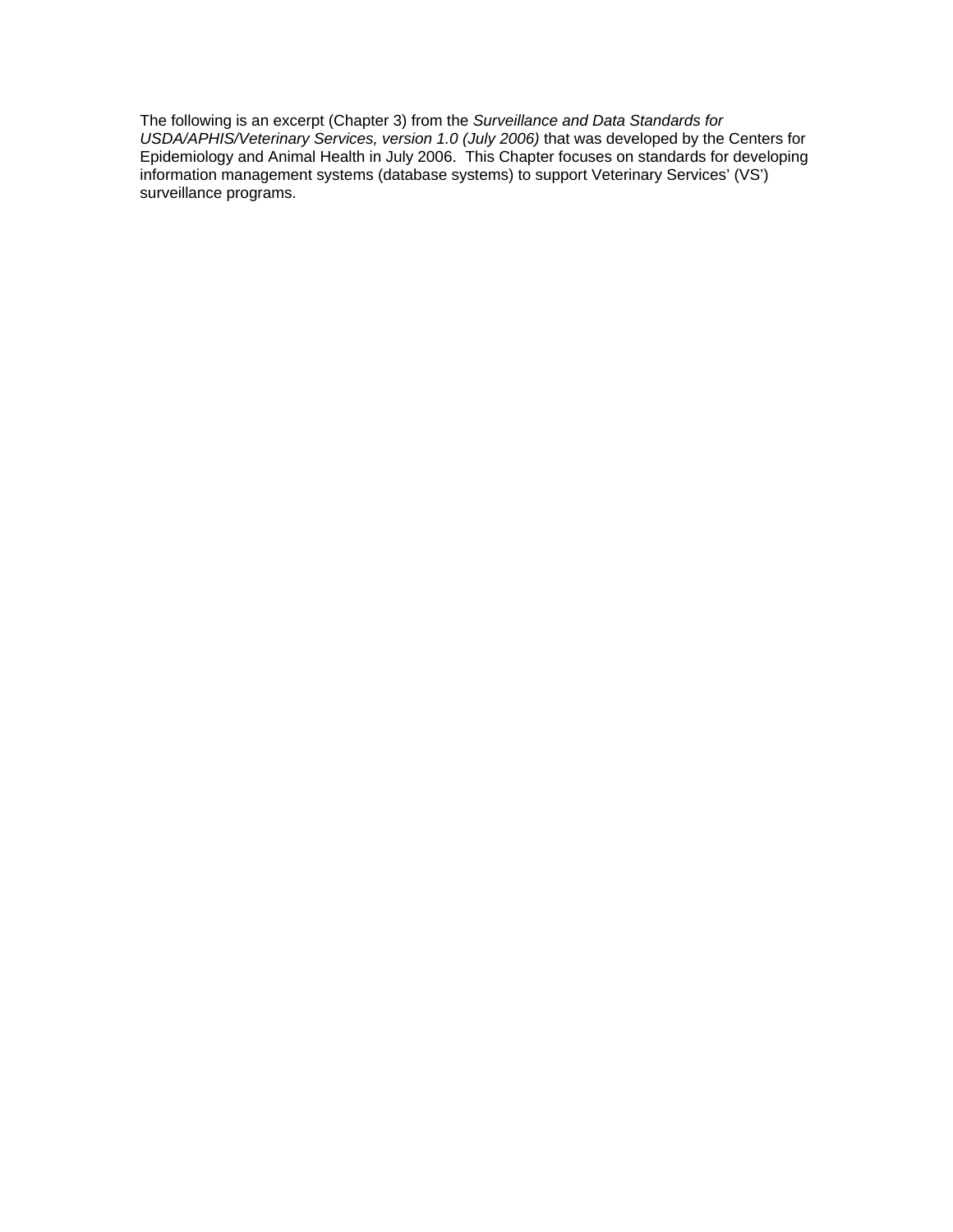# **Chapter 3 Standards for VS Animal Health Surveillance Database Systems**

The success of an animal health surveillance system depends largely on the availability of high quality and accessible data that can be easily and readily used for meaningful analysis and reporting. Data with these characteristics result from expert design of secure, accessible database systems; systematic procedures that assure data quality; and clear and efficient communication among a diverse group of professionals. That group includes, among others, IT experts, animal health surveillance experts, laboratory scientists, statisticians, program managers, veterinarians, and animal health technicians.

This chapter is intended to provide a high-level description of the standards for animal health surveillance database systems. While Chapter 2 focused on the details of standardizing database fields through the use of uniform naming and formatting conventions, this chapter addresses broader topics of database design, data storage, data security, data confidentiality, data quality, and related issues. The chapter describes expectations for designing, implementing, and managing VS data systems developed for national animal health surveillance. These expectations are organized around four broad and interconnected concepts: (1) system design, (2) storage, accessibility, and security, (3) data quality, and (4) system documentation.



Surveillance and Data Systems for USDA/APHIS/VS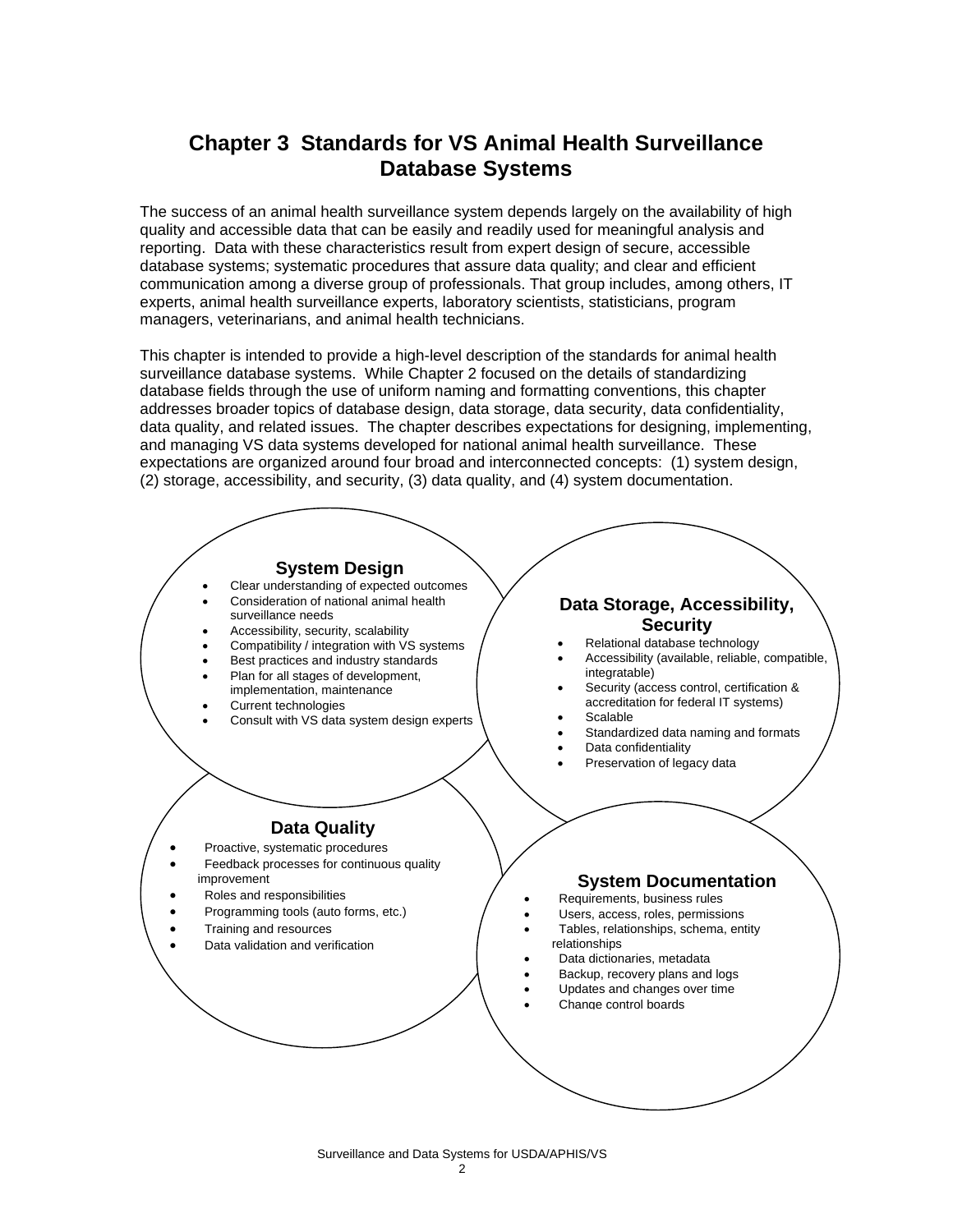The chapter does not provide detailed technical information on these subjects; users interested in technical aspects should refer to the wealth of books and Web sites available on these topics, or they may consult the professional experts within VS. The chapter also does not address data system needs for particular end users such as epidemiologists or geospatial analysts. The idea is that if the systems development concepts are properly addressed, then the needs of specific end users will be satisfied.

Table. Summary of Standards For Data Systems

| Data System Design Standards:                                       |
|---------------------------------------------------------------------|
| 3.1 Data System Design                                              |
| 3.2 Data Storage and Transfer                                       |
| 3.3 Data Security and Backup                                        |
| 3.4 Security Certification and Accreditation for Federal IT Systems |
| 3.5 Data Quality                                                    |
| 3.6 Data System Documentation                                       |
| 3.7 Data Confidentiality                                            |
|                                                                     |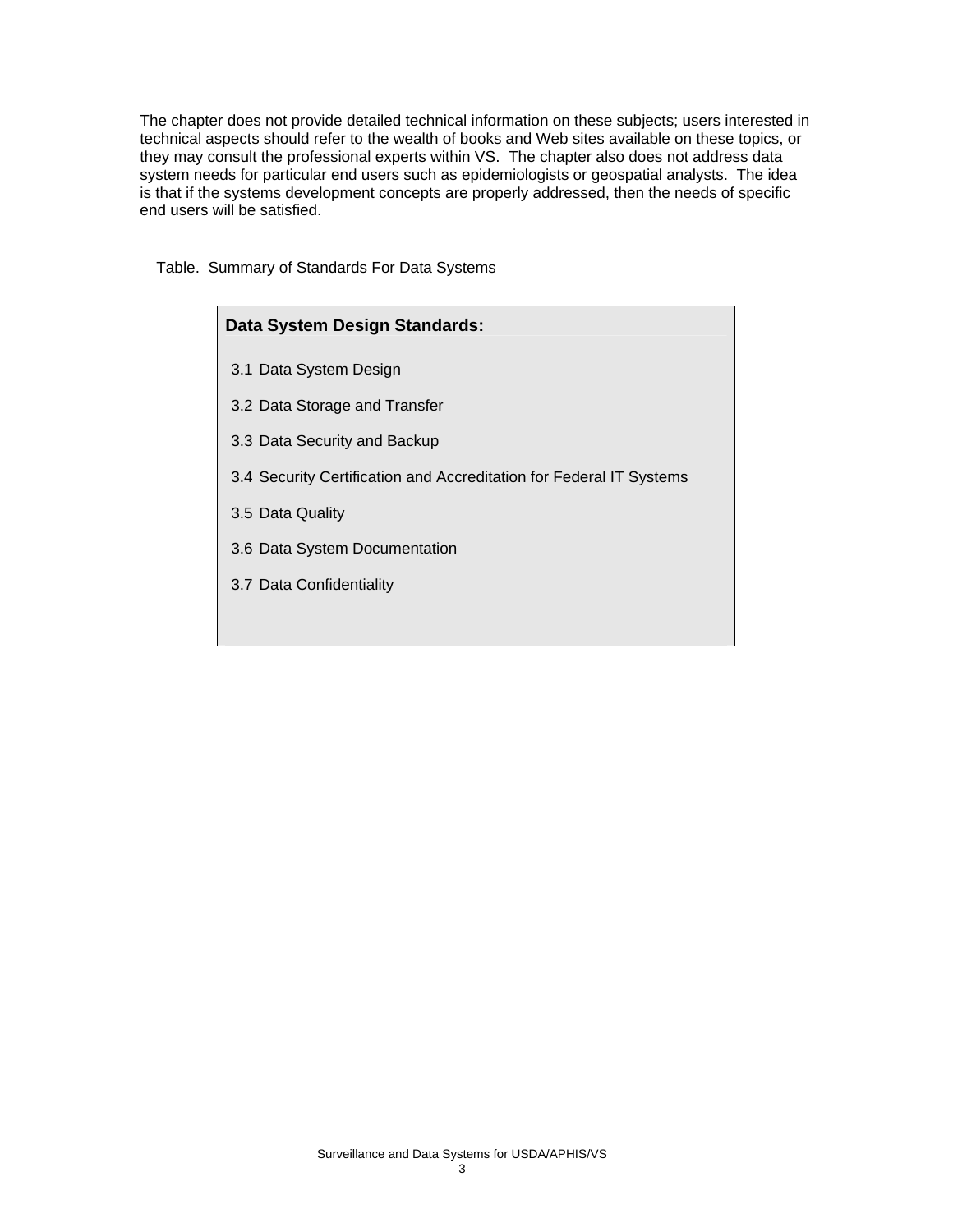# *3.1 Data System Design*

Standard: The data system for the surveillance program ensures that appropriate data are collected and stored to meet the objectives of the surveillance program.

- a. Integration and compatibility with other VS systems is carefully considered in the data system design.
- b. The data system is designed using industry standards and best practices for database system development.

#### *Supporting Information:*

A sound database design creates the foundation of the surveillance system's data collection efforts. Database design ensures that the necessary data will be available to support the objectives and expected outcomes of the surveillance system and ensures the data will be available in a useful format. Resources describing best practices and industry standards for system and database design may be found in many books and Web sites, and the details of this subject are beyond the scope of this document. However, these considerations for VS animal health surveillance database design are emphasized:

- Data systems for VS animal health surveillance programs should be developed in consultation with VS' Center for Animal Disease Information and Analysis (CADIA). CADIA provides leadership in the areas of information systems, technology for collecting data in non-office environments, managerial and epidemiologic reporting, risk analysis methodologies, and computer-based modeling of animal disease.
- Data system design must consider integration and compatibility with other VS data systems including, but not limited to, Emergency Management Response System (EMRS), Generic Database (GDB has been recently renamed Animal Health and Surveillance Management information system [AHSM]), National Animal Identification System (NAIS), National Premises Identification System, and the VS Atlas of Animal Health Information - Spatial Data Library. When integration with existing systems is not possible, justification for this deficiency should be documented.
- Current technologies designed to enhance data communication and exchange between systems should be used to facilitate accessibility, integration, and compatibility (e.g., XML, HL7 messaging, web services). This concept relates to standards 3.1 and 3.2.
- Data system design should consider accessibility, security, scalability, maintenance/support, risks and impacts. The system documentation should reflect these issues (see standard 3.5, system documentation)
- As described in Chapter 1 (standards 1.10 and 1.11), a clear understanding of the objectives of the surveillance system, expected products of the surveillance system, and how data will be analyzed and reported should be established before data modeling is initiated. Application and database development teams should work closely with the surveillance planners and managers to assure that the data system is aligned with goals and expected outcomes.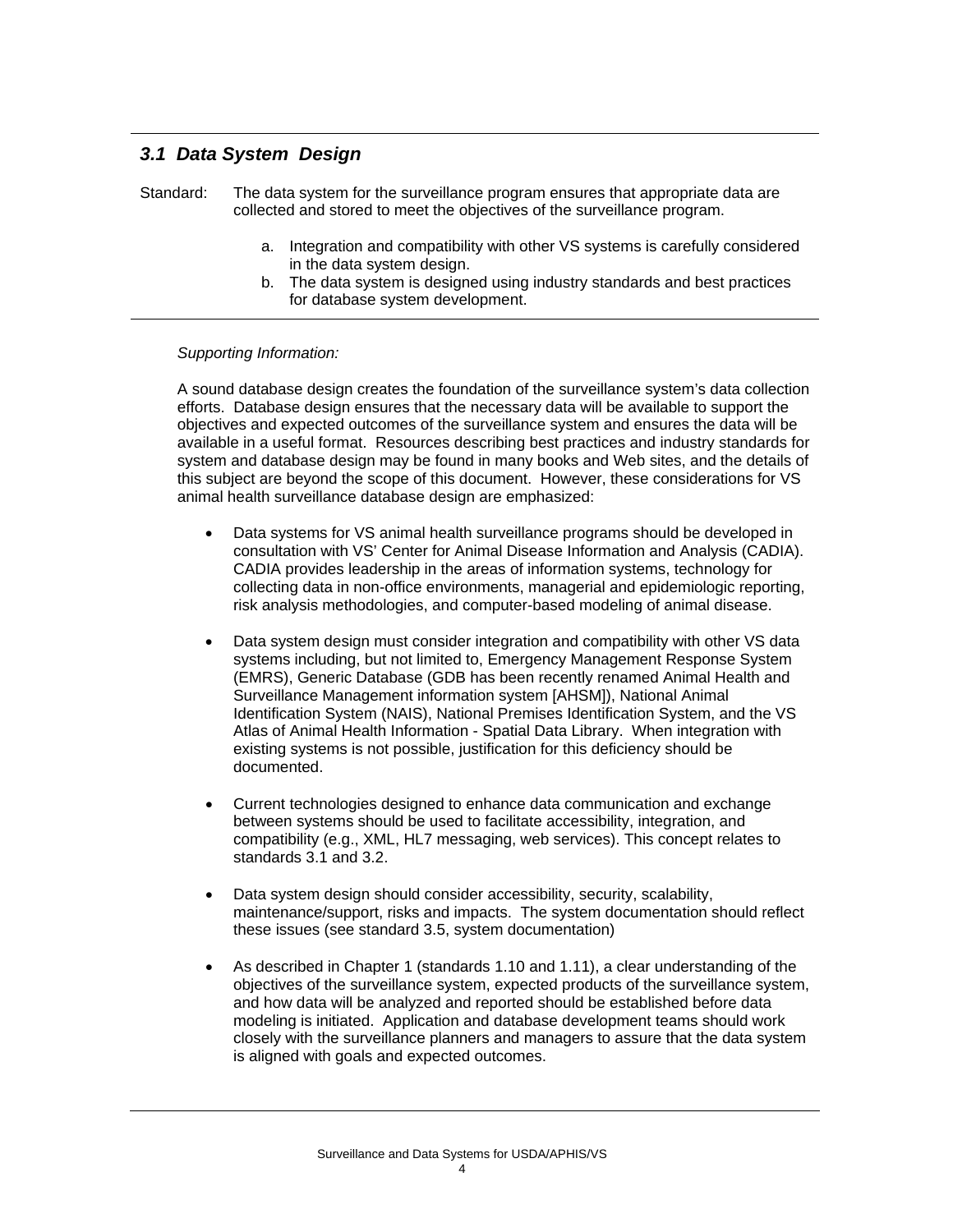- Data system design includes standard design practices such as:
	- o Development and evaluation of conceptual and physical data models
	- o Development of schema and entity-relationship diagrams that define relationships and reflect data flow, events, and business rules
	- o Databases are normalized to reduce data redundancy and the associated pitfalls; ideally, databases are normalized to a modified third normal form.
	- o Restricted use of user-defined or miscellaneous fields or tables
- Data system design follows standard stages of the database or software development life cycle, including planning, analysis, design, construction, testing, implementation, and maintenance.

### *3.2 Data Storage, Accessibility, and Transfer*

- Standard: Data for the surveillance program are stored in an electronic relational database using standardized naming and formatting conventions for data fields. The database system allows access to different types of authorized users and allows for easy data transfer and integration with other systems.
	- a. Electronic, relational databases are used to store data and are designed using the industry standards as described in standard 3.1.
	- b. To facilitate the flow of information among systems, the database uses the standardized data naming and formatting conventions described in Chapter 2.
	- c. The data are stored in a manner that facilitates the flow of information across systems.
	- d. The database should be scalable to allow for appropriate expansion of the system and reliable for continuous use.
	- e. The data storage system should maintain and make accessible legacy data for the program.

*Supporting Information:* 

*Relational databases.* Electronic, relational databases provide the most accessible, reliable, scalable, and secure form for storing surveillance information. Spreadsheets are typically not appropriate for storing animal health surveillance system data. Relational databases provide these advantages:

- Tools for efficient and secure data storage, retrieval, and update
- Descriptions of the stored data items and their formats (i.e., metadata, data dictionaries)
- Tools for transaction and concurrency control that allow multiple users to access and use the database(s) simultaneously
- Tools for data recovery
- Tools for database security, including user authorization and backups.

*Standardized data formatting.* One of the challenges of database design and development is deciding what data to include (i.e., what fields or elements), and how to format the data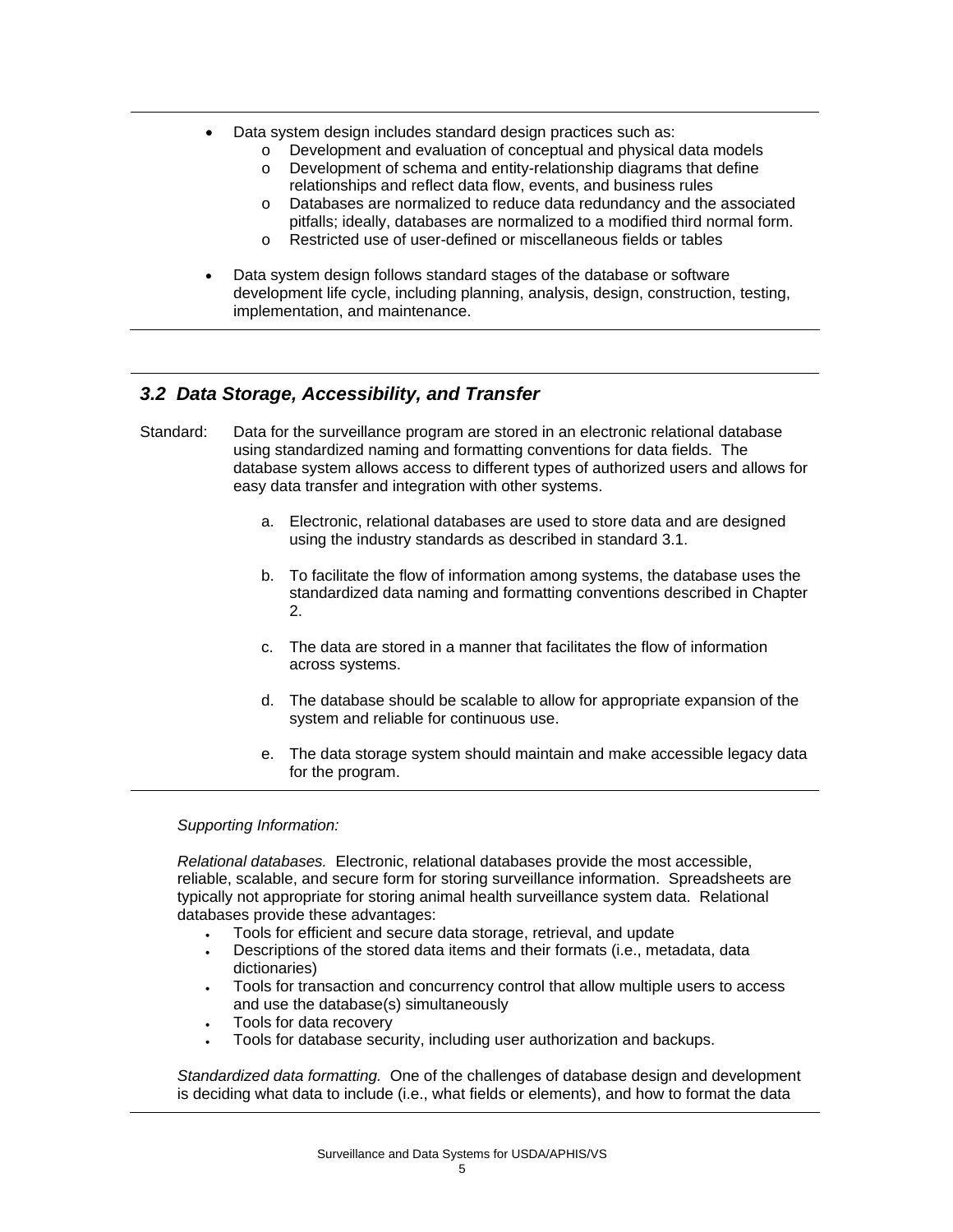so it is compatible with other systems. Use of standardized naming and formatting of data fields greatly increases the ability to integrate information from multiple data collection systems. Chapter 2 addresses the naming and formatting of data elements.

*Accessibility.* Data and information accessibility is critical to a successful surveillance program. Animal health surveillance data must be accessible, in a timely manner, to a variety of authorized users who may need this information for analysis, reporting, and decision-making, particularly in emergencies. Tools should be available that allow access to data by authorized users so this information can be queried or extracted to other software for analysis (e.g., statistical or geospatial analysis).

*Exchange of Data Among Systems.* More information can be obtained from the same amount of data if the data are stored in a manner that facilitates the transfer of data to other systems or integration of data with other systems. Extensible Markup Language (XML) is commonly used for this purpose; XML facilitates information exchange among systems by encoding data with meaningful structure and semantics that computers and humans can understand (see <[www.orafaq.com/glossary](http://www.orafaq.com/glossary)>). Other technologies or industry practices may also facilitate data flow among systems. This concept relates to standards 3.1 and 3.2.

*Scalable.* The database technology and architecture should allow appropriate levels of expansion of the system without compromising system efficiency.

*Reliability.* Reliability refers to the user's ability to consistently and efficiently use the database system for data entry or retrieval. Animal health surveillance systems must be able to consistently provide many users with simultaneous access to high quality data.

*Legacy data (or historical data).* Older data from some surveillance programs may have been collected and stored using outdated computer technologies. These data are often still a vital source of national animal health surveillance information and should be maintained for use by analysts and decision-makers. Legacy data should be accessible, and clear documentation should be available to describe these data to ensure usability in the future.

### *3.3 Data Security and Backup*

Standard: Data for the surveillance program should be accessible to authorized users and be secure, recoverable, and reliable. The database is backed up to minimize intentional or accidental loss of information.

#### *Supporting Information:*

*Security.* The database should be strictly controlled and managed to prevent intentional or accidental loss of information. Security measures should include, but not be limited to, authorization and authentication of users, limiting privileges of users based on roles, encryption, data backups, and data storage in multiple locations. Security measures should address loss of data, loss of confidentiality, loss of privacy, loss of integrity, and loss of availability. The official process of data system security certification and accreditation for federal IT systems is described in standard 3.3.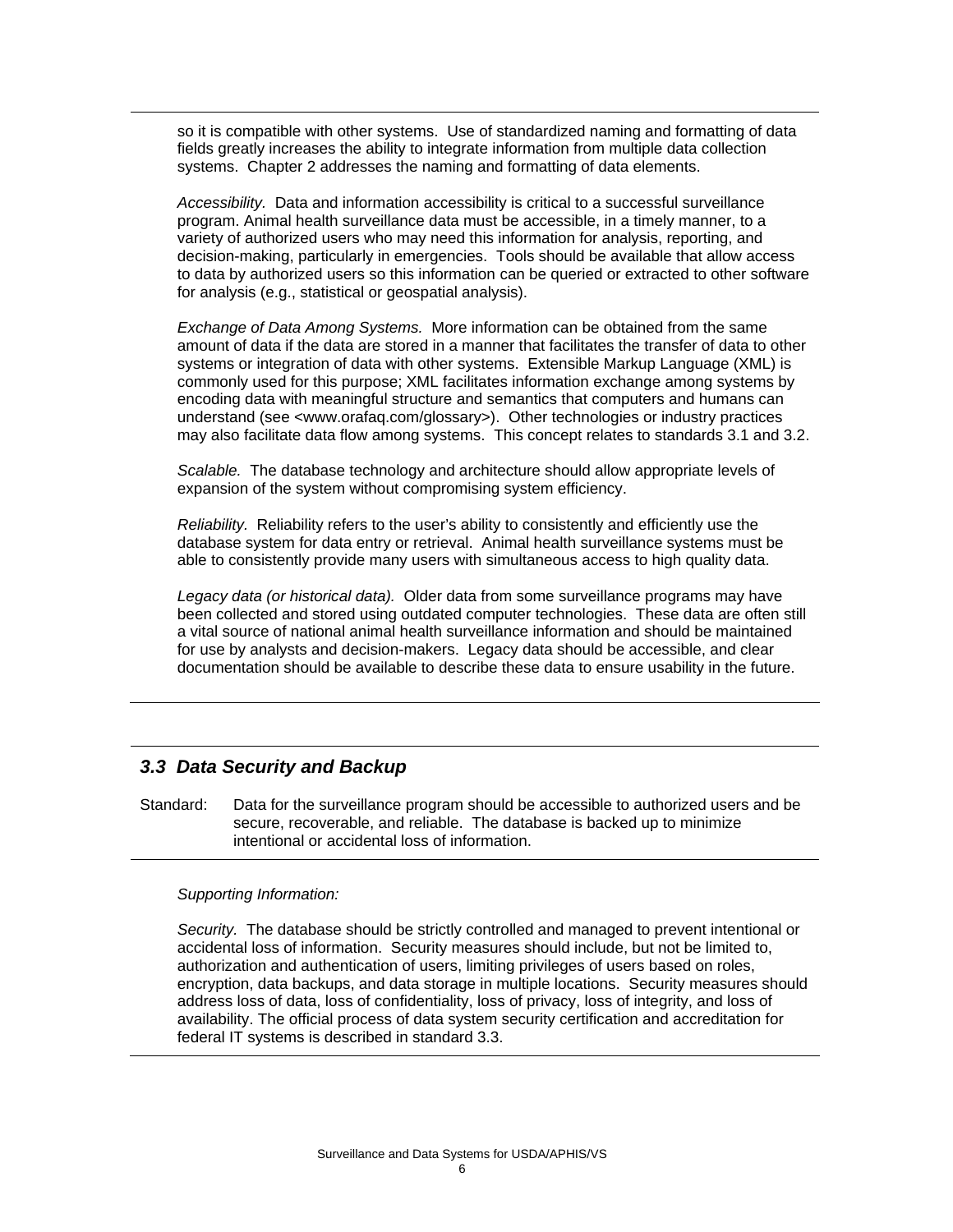*Database backup.* Backup is the process of periodically taking a copy of the database and moving it to an offline storage media<sup>[1](#page-6-0)</sup>. Complete backup protocols and systems for animal health surveillance databases should be implemented to prevent loss of data that would effect daily operations. The backup system should consider how fast data recovery needs to occur, how long data must be available online, and methods for maintaining permanent backup media.

# *3.4 Security Certification and Accreditation (C&A)*

Standard: All federal IT systems must be officially authorized, from a security standpoint, to operate.

#### *Supporting Information:*

 $\overline{a}$ 

Numerous directives explicitly state the requirement for owning agencies to perform a security certification and accreditation (C&A) of their IT systems. The C&A process involves a comprehensive evaluation of the technical, operational, and management controls in place to properly secure both the data and infrastructure of a given application. Accreditation is a formal acceptance, by the agency in question, of any residual risks once the security measures identified are in place, and is the official authority to operate the system as described in the associated documentation.

C&A standards require these steps:

- Establish and document access controls
- Maintain configuration management plan
- Perform a risk assessment
- Assess impact of data to personal privacy
- Ensure existence of a disaster recovery plan
- Create and maintain a system security plan

Critical components of the C& A process include:

- The system is certified and accredited every 3 years or following any major change to the system.
- The security classification of the system is properly assessed
- Required security documents are in place and updated as related attributes of the application evolve.
- The C&A process is integrated into the system development life cycle of any new system.

Information about the C&A process for federal IT systems is available through the VS Application and Information Management (VS-AIM) team; developers unfamiliar with the C&A requirements and process should contact VS-AIM.

<span id="page-6-0"></span><sup>1</sup> Connolly T, Begg D, Database Systems: A Practical Approach to Design, Implementation, and Management 3<sup>rd</sup> Edition. Addison-Wesley, 2002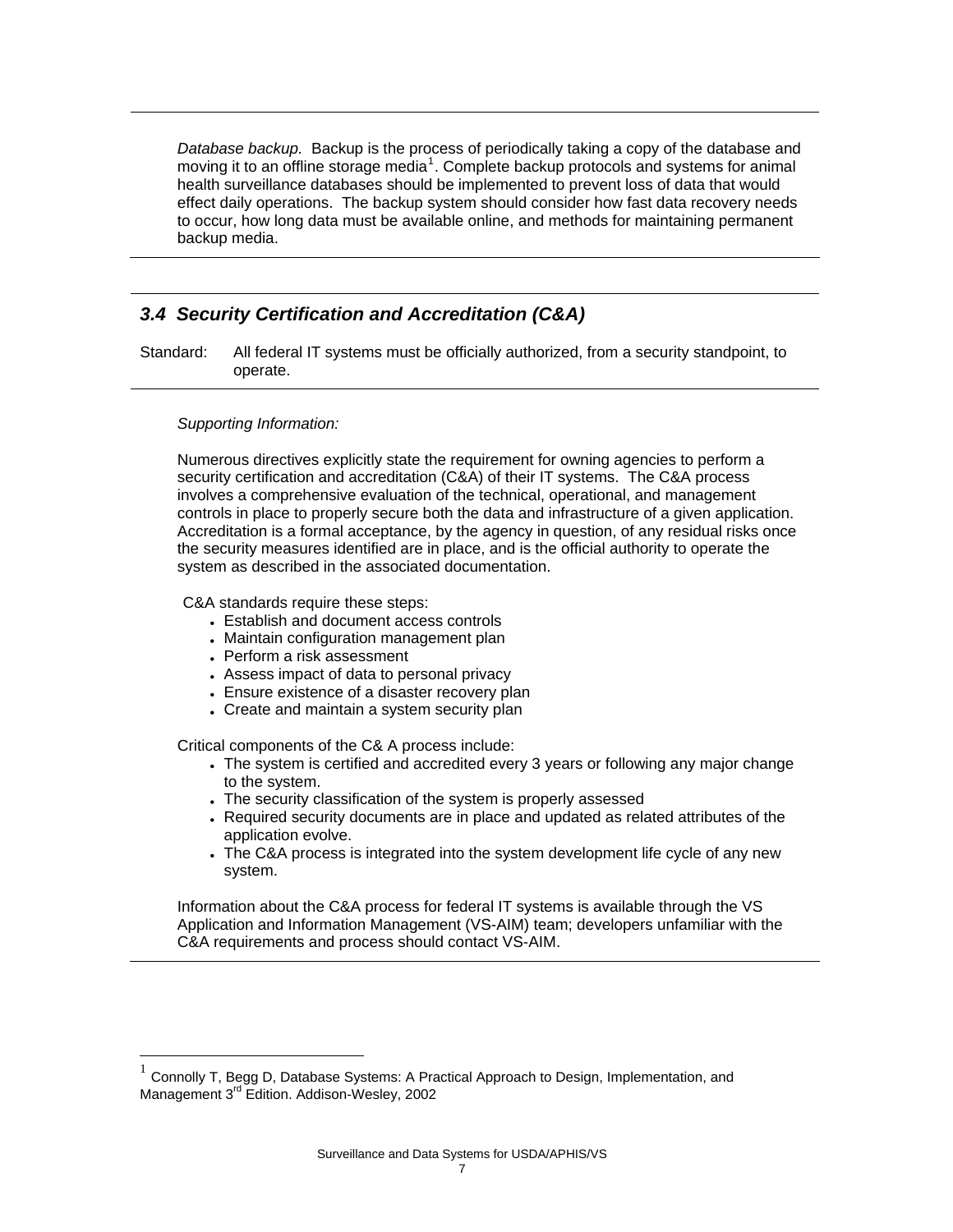# *3.5 Data Quality*

- Standard: The database system is designed, implemented, and maintained to ensure that data are of high quality.
	- a. Systematic and proactive procedures, used at multiple points in the data flow for the surveillance program, are implemented to ensure data quality; this includes feedback processes designed to not only inspect data for quality but also to address and fix the root causes of data errors.
	- b. Those responsible for data quality are identified and have a clear role in the data quality feedback process.
	- c. Programming tools are used to prevent data entry errors (e.g., code that enforces business rules or filters data that is out of range for particular fields).
	- d. Individuals responsible for data entry have training and resources to perform their job correctly.
	- e. Data are periodically validated and verified to ensure that the information is sufficiently accurate and complete to meet the needs of the surveillance program, and feedback from this process is used to improve the procedures used to ensure data quality.

### *Supporting Information:*

Data that are complete and error-free are essential for a surveillance program to provide accurate reports and meaningful analyses in a timely manner. Data quality is defined as the ability of the data to meet the requirements of all internal and external customers. The level of accuracy, completeness, and timeliness may depend on the goals of a particular surveillance program, but animal health surveillance data collection efforts within VS also need to address the information needs described in the VS Strategic Plan  $^2$  $^2$ . In particular, VS' strategic goals for national animal health surveillance require data that are accurate, complete, accessible, available, and compatible with data from multiple systems. To achieve this, all animal health surveillance data systems within VS must demonstrate commitment to data quality. High quality data is not something that "just happens;" it is the result of systematic and proactive quality management efforts throughout the surveillance program and data system.

As with Data Systems Design (Standard 3.1), the measurement and improvement of data quality is a broad subject, and there are many books and Web sites on this topic. However, these considerations are of particular concern to data quality in VS animal health surveillance systems:

• Animal health surveillance systems within VS, and their underlying databases, should reflect commitment to implementing systematic and proactive procedures to

 $\overline{a}$ 

<span id="page-7-0"></span><sup>&</sup>lt;sup>2</sup> "Veterinary Services Strategic Plan FY 2004 to FY 2008,"

http://www.aphis.usda.gov/vs/pdf\_files/strat\_plan.pdf. Accessed March 20, 2006.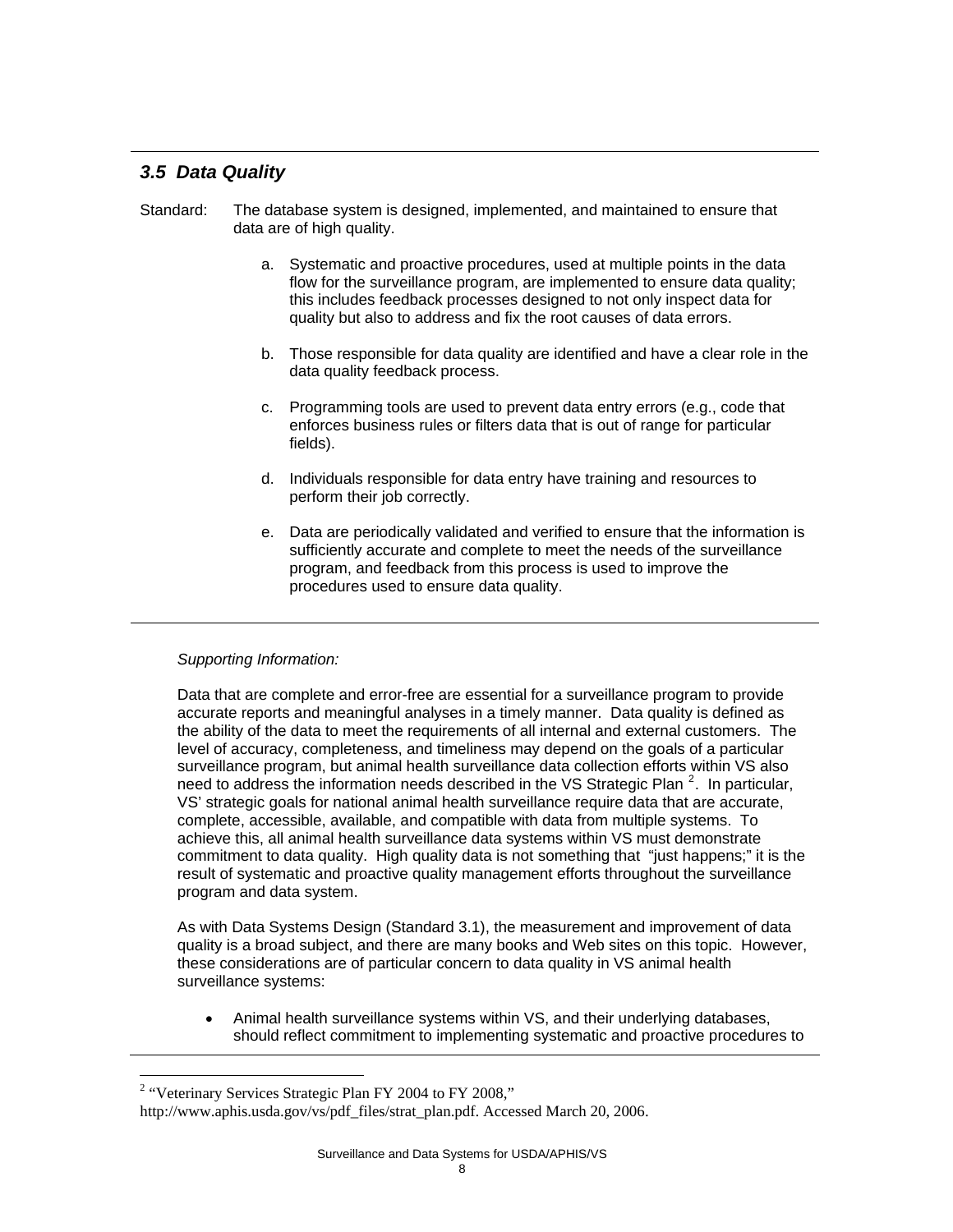assure data quality. These procedures should go beyond mere data inspection/correction and reflect a system-wide strategy to identify and eliminate causes of inadequate data quality. The allocation of resources within a surveillance program should reflect this commitment to data quality.

- Surveillance systems should identify teams of individuals who are tasked with data quality management; this group should include database managers as well as those involved with data entry, analysis, and reporting.
- Data entry user interfaces may be designed to minimize data entry errors. This may be achieved by restricting data entry in particular fields to acceptable values, cross-validating information within and between records, minimizing the use of free-text fields, using standardized terminology, using standardized lookup tables to control data entry, forcing users to double-key critical information, and constraints on data entry that assure data integrity.
- Training those responsible for data collection and data entry is recognized as a critical component to the data quality management process. The implementation portion of a surveillance plan should describe the process for initial and ongoing training of data collection and data entry personnel (Chapter 1, standard 1.12). Data entry personnel should be provided with resources (e.g., documents, protocols, user's guides, web-based resources, help desk contacts) to facilitate data entry and address questions or concerns. Feedback processes should be established to help data collectors and data entry staff identify and correct errors.
- Data validation and verification processes should be established to periodically review the data for accuracy, integrity, and completeness. These processes can identify systematic problems with a data system and avert data integrity problems that can affect quality reporting and analysis. These processes should not only identify and correct errors, but should also identify causes of data quality problems and provide solutions. Further, mechanisms should be in place to implement solutions to data quality problems when they are identified.

### *3.6 Data System Documentation*

Standard: Data system documentation must be readily available and clearly describe:

- The system requirements and business rules
- The system users, including their access and roles
- The system components and their relationships (database schemas, entity-relationship diagrams, and descriptions of tables, views, and stored procedures)
- Data dictionaries that explain what data are stored in the database(s), how these are formatted
- Details regarding data backup and recovery procedures
- Changes to the data system over time, including changes to data elements that may impact analysis and reporting
- The activities of the system's Change Control Board (CCB), if applicable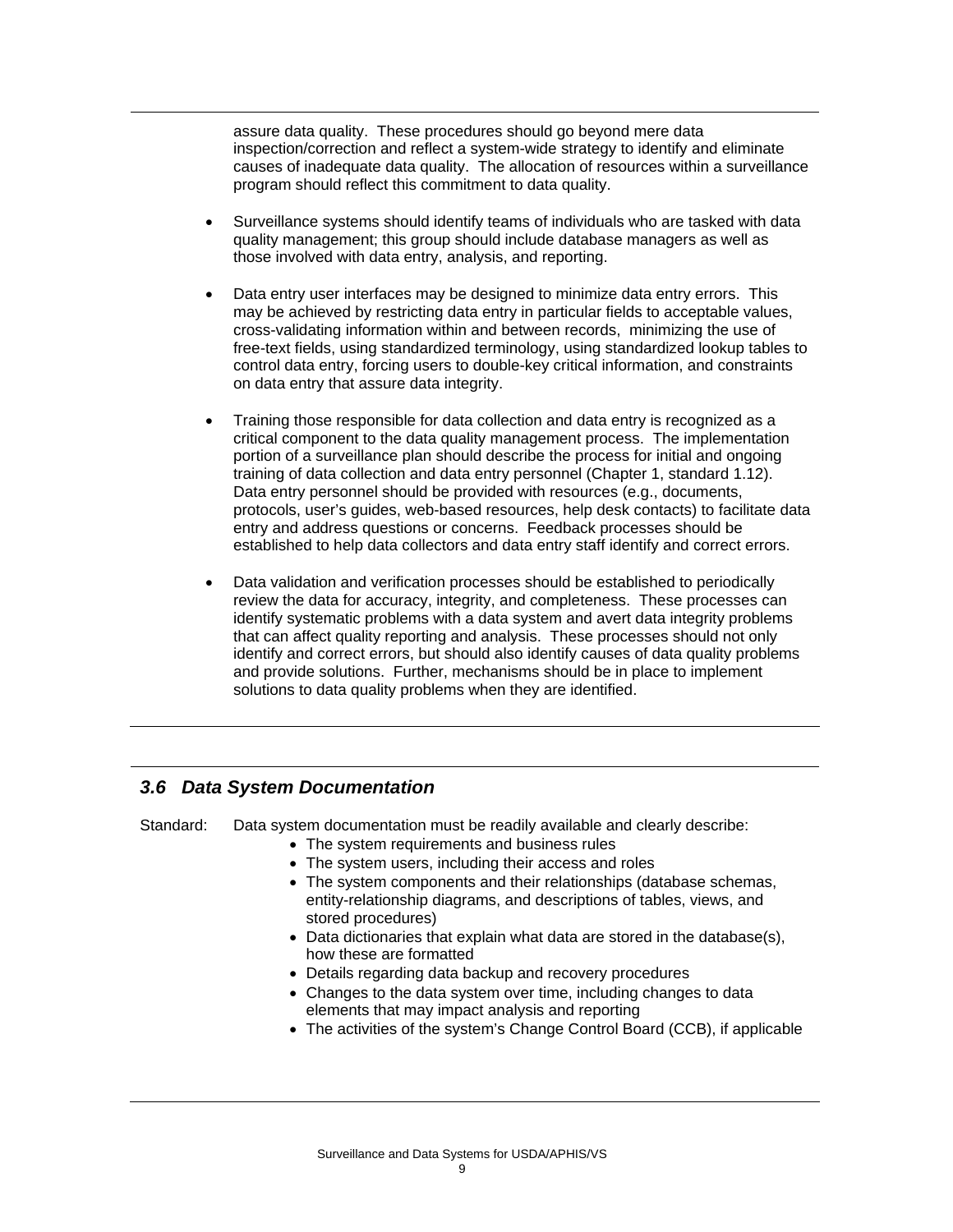#### *Supporting Information:*

Comprehensive system documentation provides critical information to IT developers, data end users, and other stakeholders about what, where, and how data are stored. System documentation must be developed for all animal health surveillance data systems. Examples of documentation for VS data systems can be obtained from VS CADIA.

*Documentation of Changes to the Data System.* Changes to a data system must be carefully considered and fully documented. Changes to any data system can have farreaching ramifications both to developers of the system and stakeholders who use the data in the system, especially when data systems are integrated and pull or receive data from multiple sources. It is important to have a critical review process of all changes that occur to a data system's architecture and design. This includes, but is not limited to, changes in data collection, table design, table relationships, and coding systems used within tables.

Critical Components:

- A Change Control Board (CCB) should be established that has members representing the IT team and officials involved in planning and implementing the surveillance system. The CCB approves the original system, the system documentation, and system changes.
- Periodic reviews of the data system should be conducted to evaluate new technologies and modernization of the current system.
- New data systems within the agency should be evaluated for integration and contribution to the existing system.
- The data system should be evaluated periodically by unbiased experts to evaluate system efficiency and design.
- Any changes to the data system should be documented completely, including updates to the data dictionary, entity relationship diagrams (ERDs), and user guides.

# *3.7 Data Confidentiality*

Standard: The data system ensures the confidentiality of sensitive or private information.

- a. Appropriate authority is obtained to collect and maintain data that may be sensitive or confidential.
- b. Sensitive or confidential data elements are identified and a protocol is developed and implemented to restrict access to these elements; access is limited to authorized individuals.
- c. Staff are trained on data confidentiality policies and protocols.
- d. Information-sharing policies for databases are documented and adhered to, ensuring confidentiality.
- e. Federal and State information sharing laws and practices are carefully evaluated before linking, transferring, or sharing data with any organization.